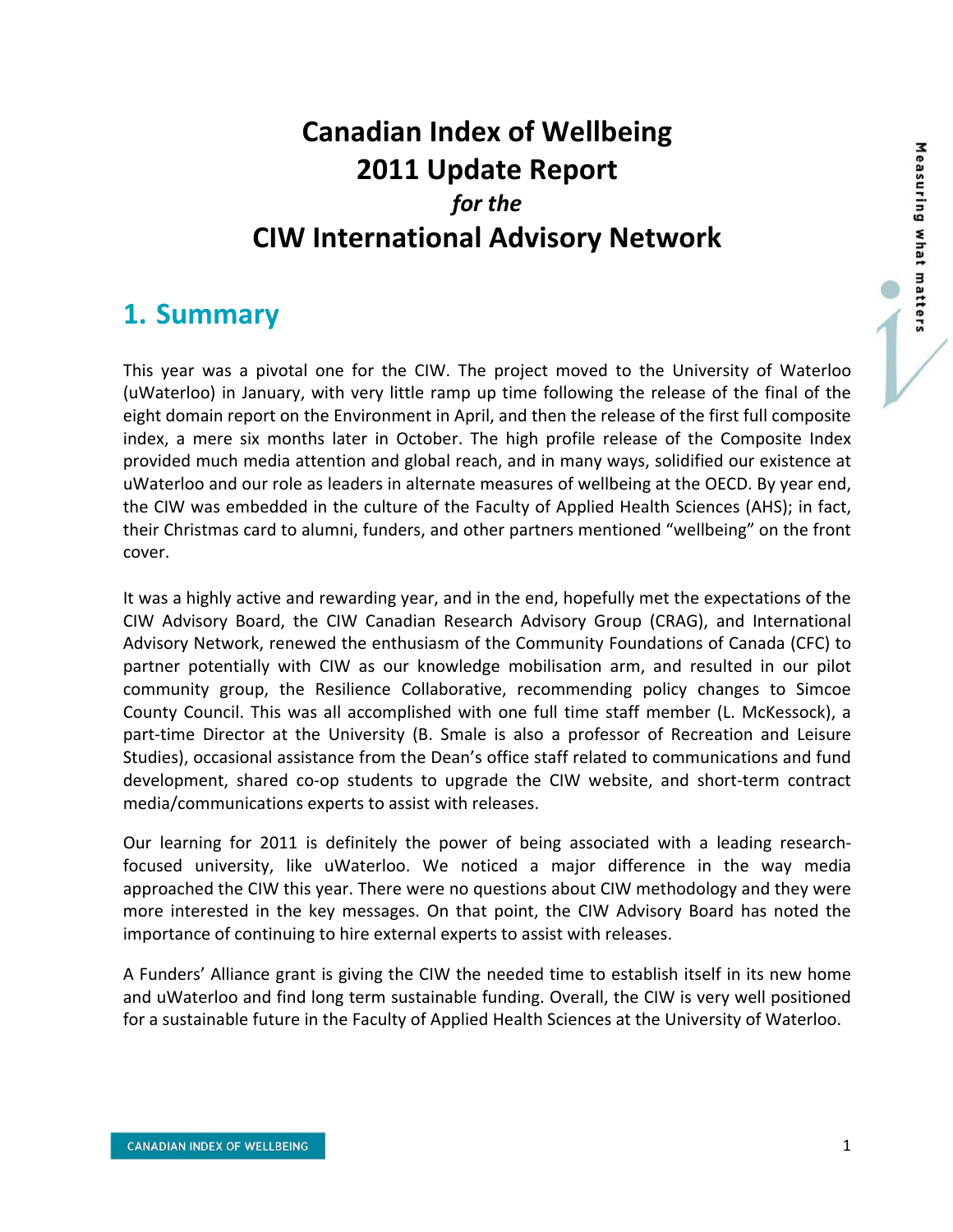## **2.CIW Progress in 2011**

In this section, using a template provided by one of our funders, the CIW project will be explored in terms of achievement of stated objectives and anticipated outcomes.

**1. To develop, test, measure and monitor progress in eight main areas or domains: Living Standards, Time Use, Healthy Populations, Environment, Education, Community Vitality, Democratic Engagement, and Leisure and Culture.** 

#### Progress

On April 7, 2011, the CIW released the last of its eight domain reports on the Environment. Report author, Alexis Morgan, was invited to uWaterloo to give a lecture, entitled "Canada's Environmental Path: Jeopardizing our Country's Long Term Quality of Life?" The Honourable Roy Romanow was also on hand to handle media interviews. This release officially marked the end of the development phase of the CIW and our focus quickly moved to generating the first report of our signature product, the CIW Composite Index. The CIW Composite Index combines the 64 headline indicators (8 headline indicators drawn from the 8 domain reports) into a single number that can be tracked over time. With a very well thought‐out communications strategy in place, the CIW released the Index October 20, 2011, a mere six months from the release of our eighth domain report. The CIW will continue to monitor and compile the headline indicators and release composite index results annually in October.

#### Challenges or Unexpected Opportunities

The challenge was how to communicate the results of an academic methodological paper to "mainstream" Canadians, including policy shapers and decision makers, media, and the general public.

#### Learnings

The solution was contracting a small team of external communication experts well versed in the language of social justice to help write a user‐friendly highlights report, media materials, and to act as a sounding board for CIW staff as they designed the infographic and video. Media monitoring showed that the CIW had a reach of over 34,000,000 "hits". If the CIW had spent money on advertising, we would have needed to spend \$1.3M to generate this level of reach. This was beyond our expectations. The CIW Advisory Board, pleased with these results, has recommended that the CIW continue to use external communications support.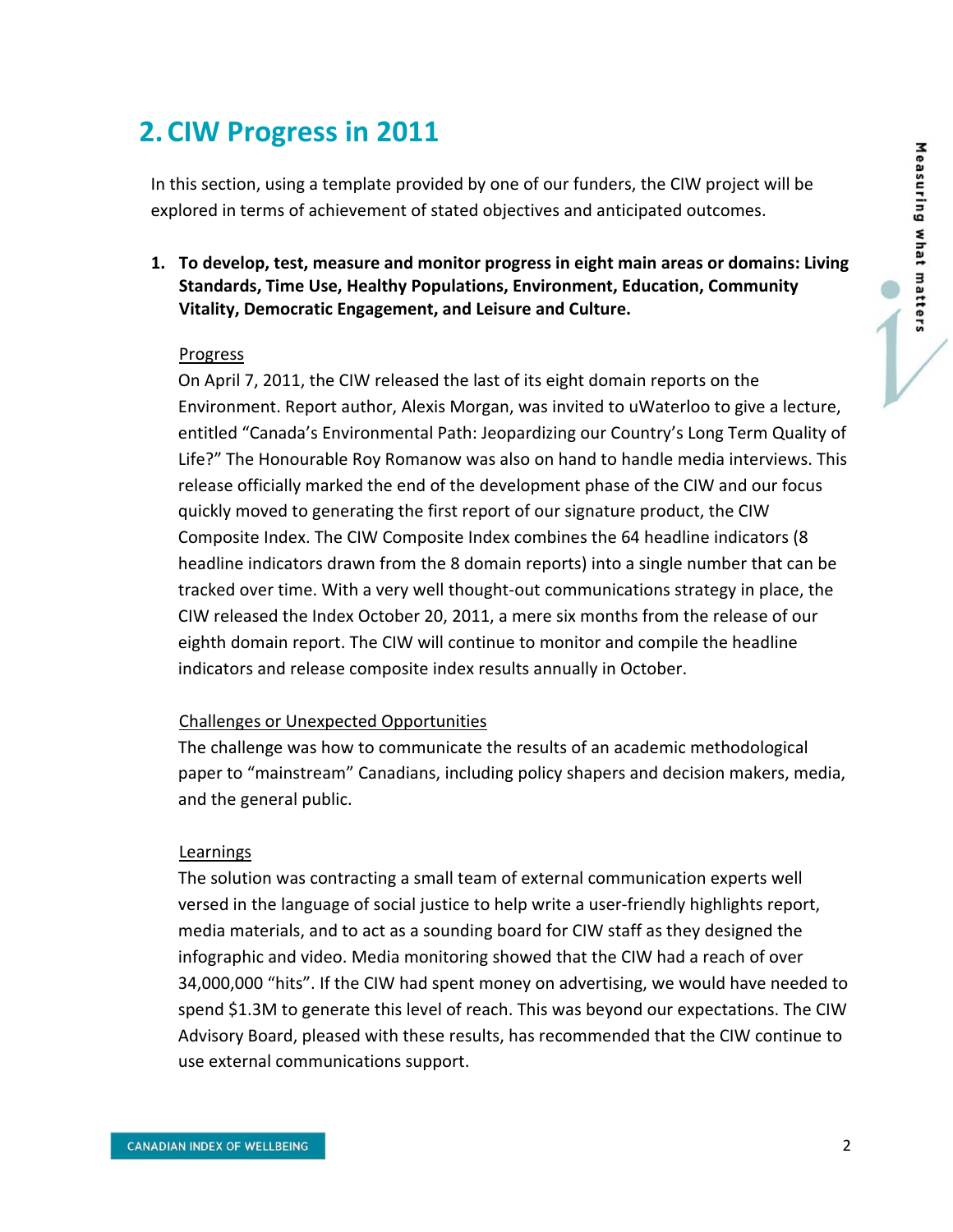**2. To foster a CIW Network that includes Canadian and internationally recognized indicator and policy experts, voluntary sector organizations, community leaders, and national champions.**

#### Progress

The CIW's international strategy hinges on its relationship with the OECD's Global Project on Measuring the Progress of Societies. In 2011, the Honourable Roy Romanow sent letters to OECD Secretary General, Angel Gurria, and OECD Chief Statistician, Martine Durand, renewing our commitment to the OECD Global Project and bringing them up-to-date on CIW progress with the Composite Index. Mr. Romanow received congratulatory letters back from both, and Mr. Gurria provided a quotation for the CIW website. The CIW continues to have great presence on WikiProgress, and our October release was featured prominently. Outcomes of our outreach to OECD this year were many. The CIW was invited to participate on the Global Progress Research Network (GPRNet). This group includes leaders in alternate indicator development including Stiglitz, Sen, and Fitoussi, and leaders in other countries working on wellbeing indicators. The CIW has been asked to contribute to the next OECD World Forum, scheduled for October 2012 in India. In addition, through our OECD connection, we continue to field requests for information from other countries embarking on similar initiatives. The Australian National Development Index (ANDI) requested a box of 50 CIW Composite Index highlights reports and a DVD of our video. As well, they featured the CIW in their business prospectus, and one of their leaders, Dr. Mike Salvaris, agreed to sit on the CIW International Advisory Network. We also received requests from two foundations in Germany. In one case, they interviewed five CRAG researchers, and for the other, Bryan Smale and Linda McKessock provided information.

#### Challenges or Unexpected Opportunities

In 2011, the CIW noticed an increase in the level of awareness of the need for alternative measures to GDP. With the release of the CIW Composite Index, this created an opportunity to put the CIW back on the international radar screen as leaders in the development and deployment of wellbeing measures.

#### Learnings

Here at home, our CRAG researchers continued to rise to the occasion, being on call for media during our releases, writing papers, and giving presentations. We worked hard this year to keep this group engaged during the transition to uWaterloo. We learned that this group is definitely onboard for the long term.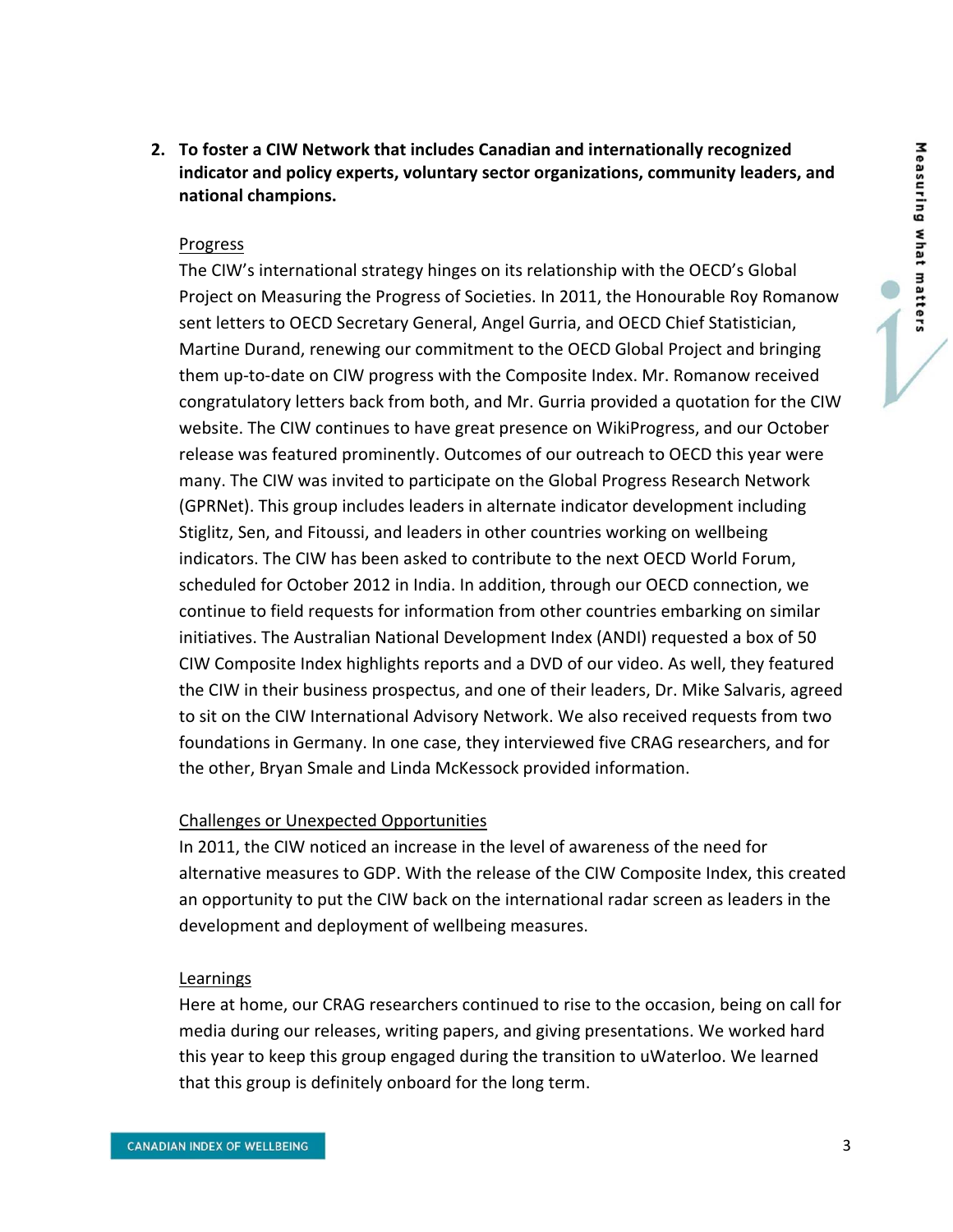**3. To maintain and expand a cross‐Canada network of local users and champions that is engaged with the development and usability of the CIW.**

#### Progress

With the move to uWaterloo, and the focus on releasing the Environment Domain and Composite Index reports, the CIW wisely chose this year to maintain and strengthen existing users and champions, rather than actively seeking new ones. In particular, the CIW worked with the Community Foundations of Canada (CFC), the Association of Ontario Health Centres (AOHC), and Simcoe County's Resiliency Collaborative (RC).

#### Challenges or Unexpected Opportunities

The CIW's biggest challenge is responding to requests in a helpful way, sometimes directing people to other organisations, while not veering from our set direction. The CIW must be realistic about what we can and cannot do. Ultimately, the CIW needs to develop a manual to guide users so that they can be self‐sufficient in choosing indicators and analyzing trends to inform their planning.

Since the CIW Composite release, we have also seized some new opportunities. The CIW has been approached by the City of Guelph to assist them with their Community Wellbeing Plan, by Waterloo Region's Vital Signs (CFC), and by the Ontario Trillium Foundation. Our 2012 strategy will be to link these three requests to further the CIW goal to disaggregate CIW data to provincial and then municipal levels to inform local planning and to provide communities with a means to share best practices with one another.

#### Learnings

We have learned that it is more effective to manage a smaller number of partners than to try to please everyone. We have a local partner for a pilot study and a partner (CFC) keen to help us with knowledge mobilisation in communities across the country. Picking the right partner is key.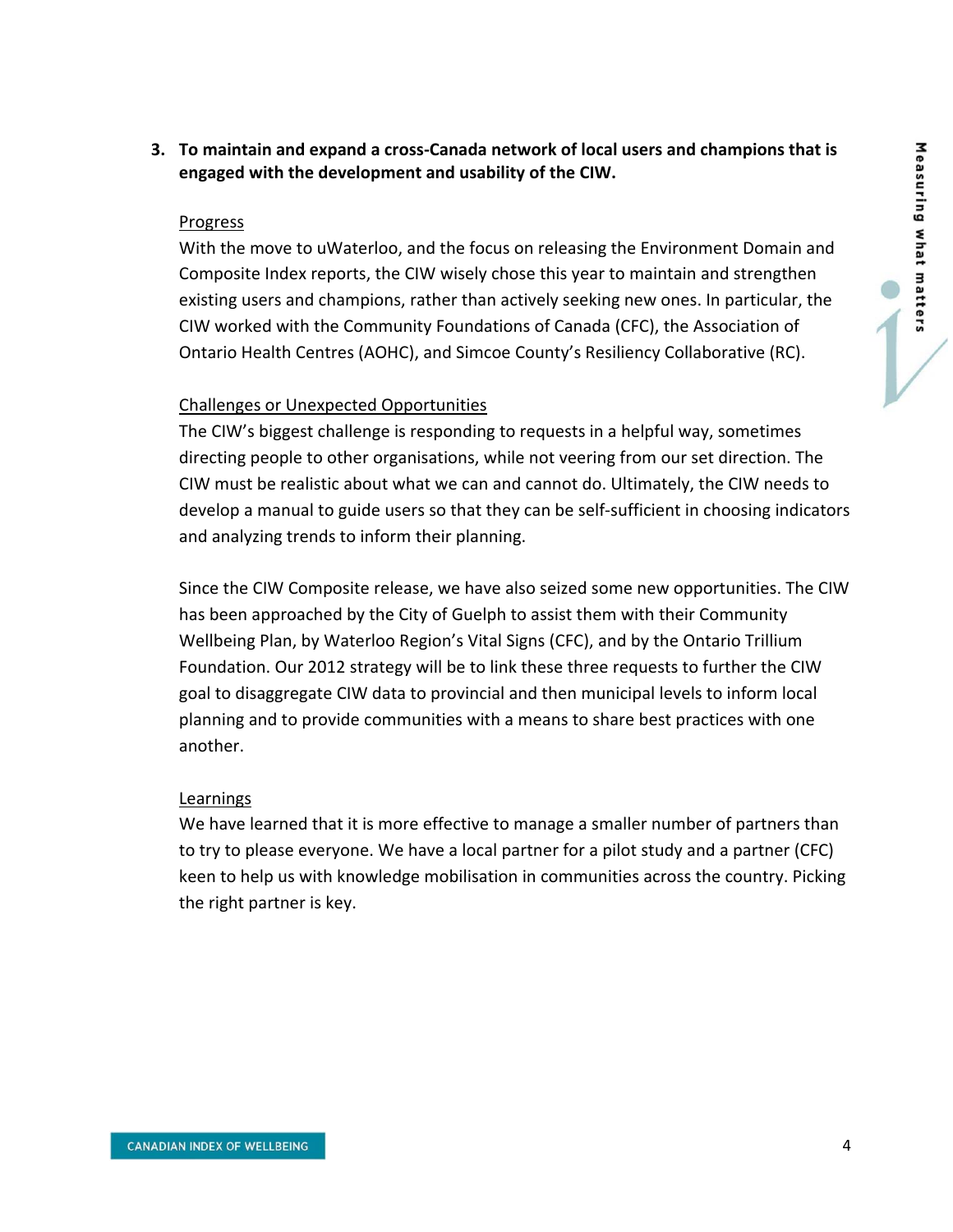**4. To implement a variety of communications strategies including website, list serve, op‐ editorials, online surveys, ongoing sharing of specific CIW information and networking through info@ciw.ca, and speaking and workshop presentations.**

#### Progress

Communication and public capacity building of the CIW continues to be integral to the development of the CIW. This year, outcomes and accomplishments exceeded our expectations. This area of endeavour takes a great deal of work and at the time of each domain release, the work is very labour intensive. The CIW expanded its range of web‐ based materials in 2011 in an effort to enhance public education. Listed below are the new communication materials we released this year. Our infographic and video have been very well received and has left people asking for more. We have made great strides this year and will continue to add web tools to make the CIW "come to life".

- **Environment** domain report (including Ideas for Positive Change), April 2011;
- **How are Canadians** *Really* **Doing? Highlights: The Canadian Index of Wellbeing 1.0** (user‐friendly report on the CIW's first release of the Composite Index), October 2011;
- **The Canadian Index of Wellbeing – Technical Paper: Canadian Index of Wellbeing 1.0** (methodology behind the Composite Index), October 2011;
- **Video: How are Canadians** *Really* **Doing?** (4.5 minute video explaining the purpose of the CIW and challenging Canadians to "start the conversation") October 2011;
- **Infographic: How are Canadians** *Really* **Doing?** (clickable layered graphics on the website to visually represent the CIW overall, the domains, and the indicators for each); and
- Redesign of CIW website www.ciw.ca from external web host to uWaterloo server.

Please see section 3 for a full list of the varied ways we got the word out.

#### Challenges or Unexpected Opportunities

One of the challenges of being at uWaterloo (as with all universities) is the requirement to have all CIW media releases vetted by uWaterloo media relations. It also means that our releases go out under the uWaterloo Canada News Wire (CNW) account rather than a separate CIW account. Our external media advisor has suggested that this might result in some media missing our story if, for instance, they just scan by account name (uWaterloo). Another challenge is trying to be self‐sufficient on campus with web design and support services. We have shared access to a co‐op student each term, but the level of web design skill is variable.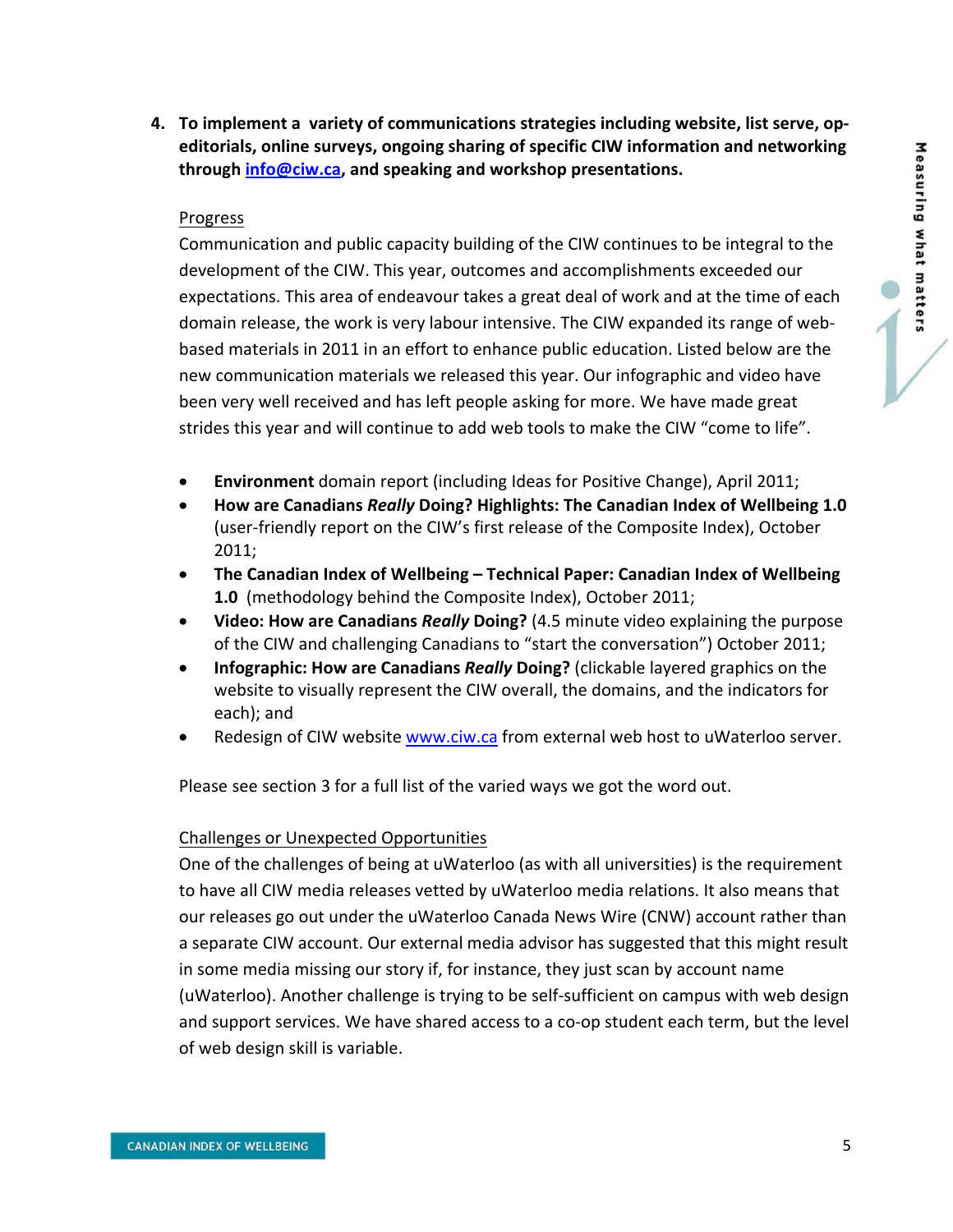### **Learnings**

It is clear that the CIW strategy to hire outside communications (i.e., writing, media relations) to assist with key releases works well. While the CIW is fortunate to have some Communications support from AHS, CIW communications requires specialized understanding of social justice language and a current understanding of which journalists are sympathetic to our message. The CIW Advisory Board has therefore requested that the CIW continue to hire external communications expertise.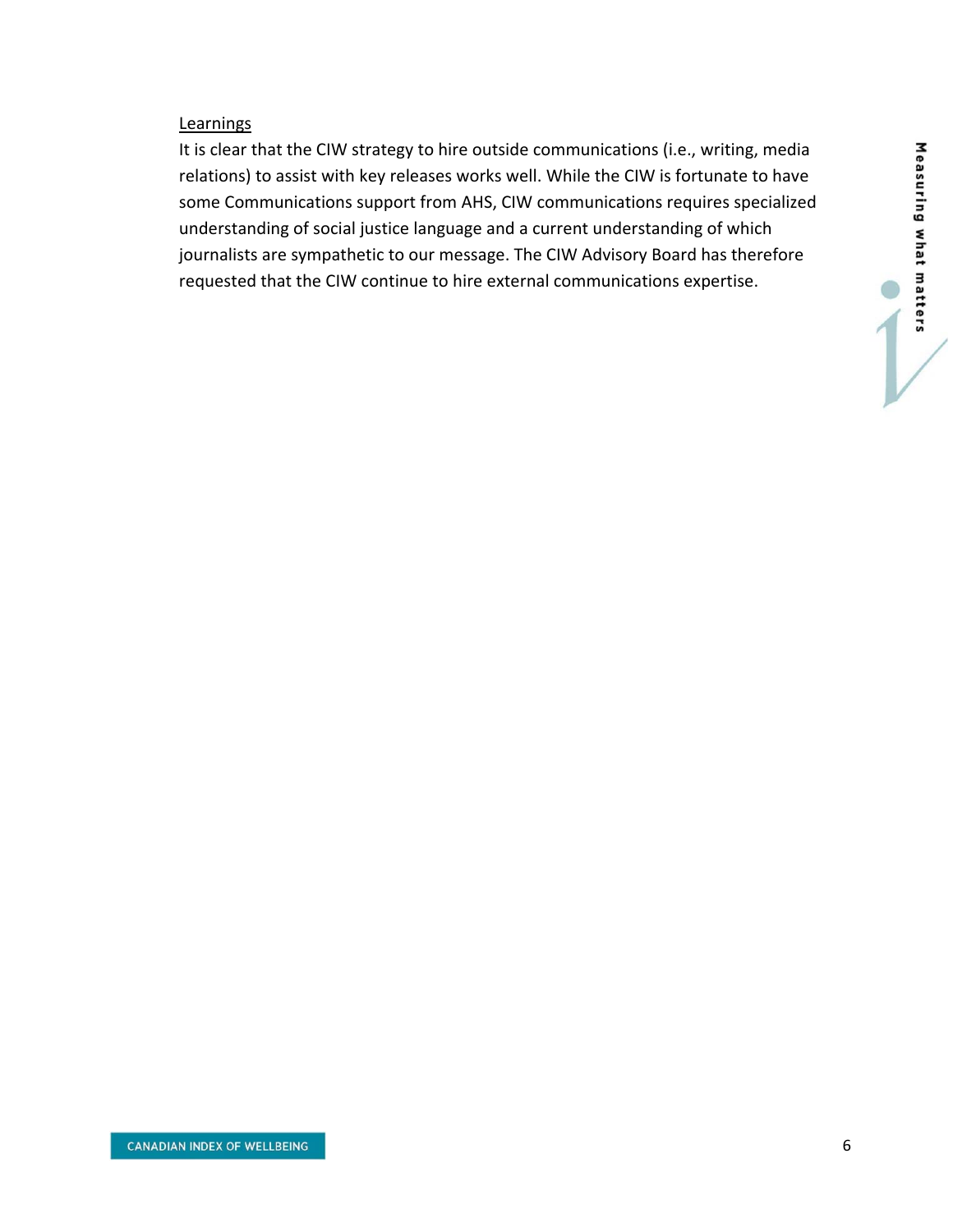**5. (a) To ensure a successful transition plan for a permanent and sustainable home for the CIW; and (b) To increase membership in the CIW Funders' Alliance now and through the transition to a new home.**

#### Progress

- a) The CIW completed the move to its permanent home at uWaterloo.
- b) The CIW is very fortunate to have the ACF and Lawson Foundation continue to fund the CIW through the transition period. Upon arriving at uWaterloo in January 2011, the CIW gave AHS Director of Advancement, Meredith McGinnis, the prospect list identified for us through Ketchum Canada and the CIW staff has been available to assist AHS with fund development. To date, AHS has hosted two fund development receptions (April 7 at uWaterloo and October 20 in Toronto) to coincide with our major releases. Ms. McGinnis also presented her fund development strategy (which includes strategies for both short term and endowment funding) to the CIW Advisory Board on October  $19^{th}$ . While AHS was not able to secure any new funding in 2011, Dean Elliott stated her commitment to finding sustainable funding for the CIW at the CIW Advisory Board meeting Oct  $19<sup>th</sup>$ . In addition, CIW staff is always on the lookout for funding opportunities.

#### Challenges or Unexpected Opportunities

AHS has two major funding priorities: the CIW and a new School of Public Health and Health Systems (SPHHS). The SPHHS launch happens in April 2012. In addition, the CIW must compete with other projects from across campus for large donations. This year, it meant that even though RBC has always been considered part of our Funders' Alliance, now that we are on campus, we have to compete with other unit for their funding.

#### **Learnings**

Fund development does not appear to be any easier at uWaterloo than it was at ACF. The reality is that there are few large donors out there and many competing good causes. Continuing to build relationships with potential funders is still a sound approach and will eventually pay off. The CIW is also working on some revenue generating ideas, and will apply for funding through standard university granting agencies and other channels to offset some project costs in the shorter term.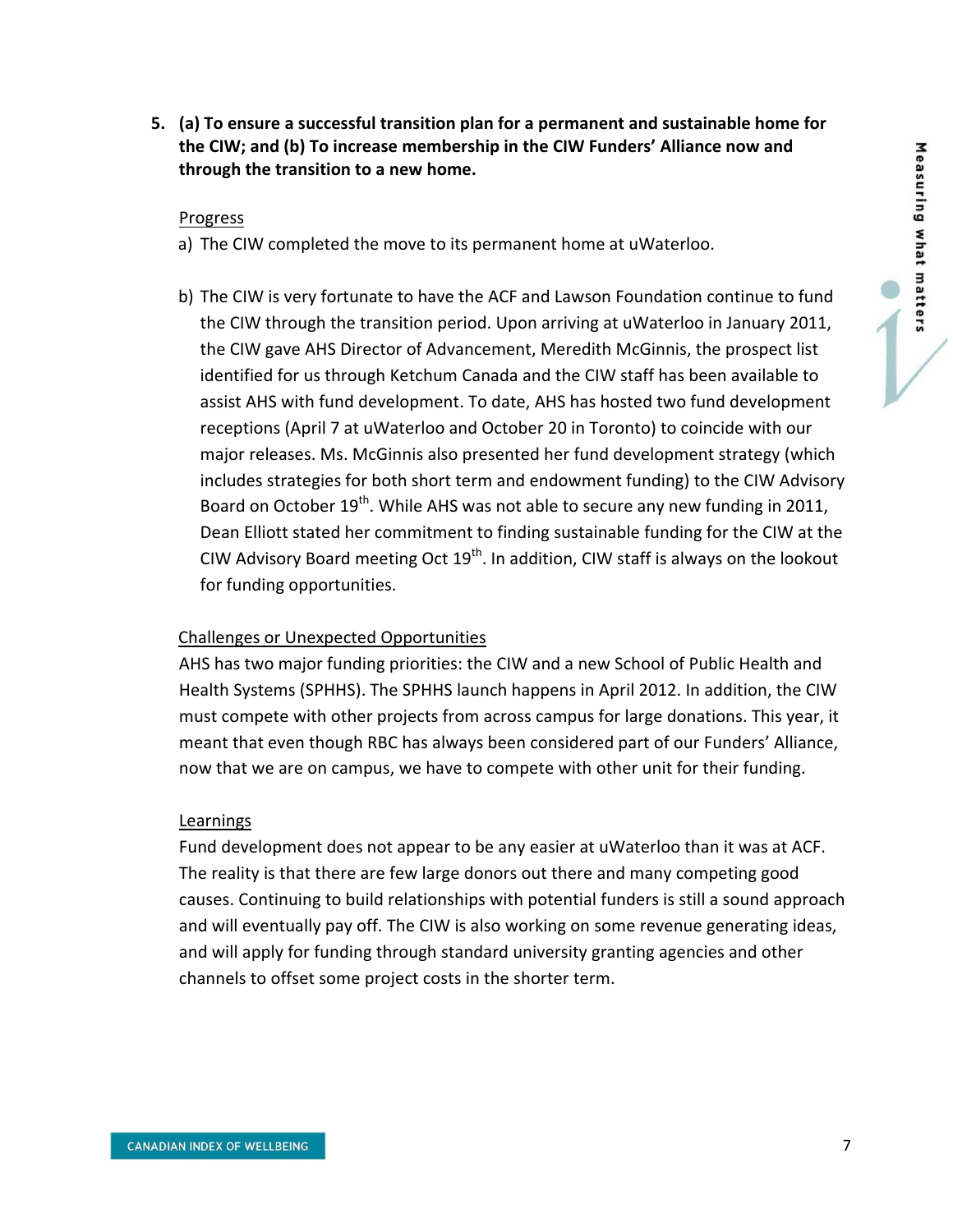# **3. Opportunities to Share Knowledge**

Over the course of 2011, there have been many opportunities for sharing the knowledge we have acquired with a wide range of CIW target audiences:

### **University of Waterloo Awareness and Capacity Building**

- Roy Romanow keynote *"Celebrating the Canadian Index of Wellbeing's New Home in the Faculty of Applied Health Sciences at the University of Waterloo"*, Waterloo, April 7, 2011
- Alexis Morgan (CRAG member) lecture *"Canada's Environmental Path: Jeopardizing our Country's Long Term Quality of Life?"*, uWaterloo, April 7, 2011;
- Bryan Smale, guest lecturer, *"Canadian Index of Wellbeing: The Leisure and Culture and Healthy Populations Domains"*, uWaterloo, Social Determinants of Health course HSG 260, June 2011; and
- Alex Michalos (CRAG member) lecture *"Building the Canadian Index of Wellbeing"*, Faculty of Applied Health Sciences Hallman Visiting Professorship Lecture Series, uWaterloo, September 28, 2011.

### Academic Presentations/Papers

- Smale, B. (2011, March). *The Canadian Index of Wellbeing: Data challenges*. Canadian National Collaborative Data Infrastructure Project, Canadian Association of Research Libraries (CARL) Research Data Symposium, Toronto, ON.
- Smale, B. (2011, June). *Canadian Index of Wellbeing: The Leisure and Culture and Healthy Populations Domains*. Social Determinants of Health, HSG 260, University of Waterloo, Waterloo, ON.
- Messinger, H., & Smale, B. (2011, June). *The Canadian Index of Wellbeing: An overview of evolvement, structure and objectives*. 45th Annual Conference of the Canadian Economics Association, University of Ottawa, Ottawa, ON.
- Smale, B. (2011, September). *The Canadian Index of Wellbeing: Data challenges to celebrating collaboration and innovation*. Featured speaker, 2011 Canadian Research Data Summit: Mapping the Data Landscape, National Research Council and the CIHR, NSERC, and SSHRC Tri‐Council. Ottawa, ON.
- Smale, B., (2011, May). *The Canadian Index of Wellbeing: The contribution of leisure and culture*. Thirteenth Canadian Congress on Leisure Research, Canadian Association for Leisure Studies. St. Catharines, ON.
- Smale, B. (in review). *The critical role of leisure and culture within the Canadian Index of Wellbeing*. Journal of Zhejiang University (Humanities and Social Sciences). [*Note*: this was an invited paper in lieu of the key note address at the *2011 International Leisure Development Forum* in Hangzhou, China].
- Hyman, I., Mercado, R., Galabuzi, G.E., Patychuk D. (2011). A Critical Review of Social Exclusion and Inclusion Indicators: Implications for the Development of a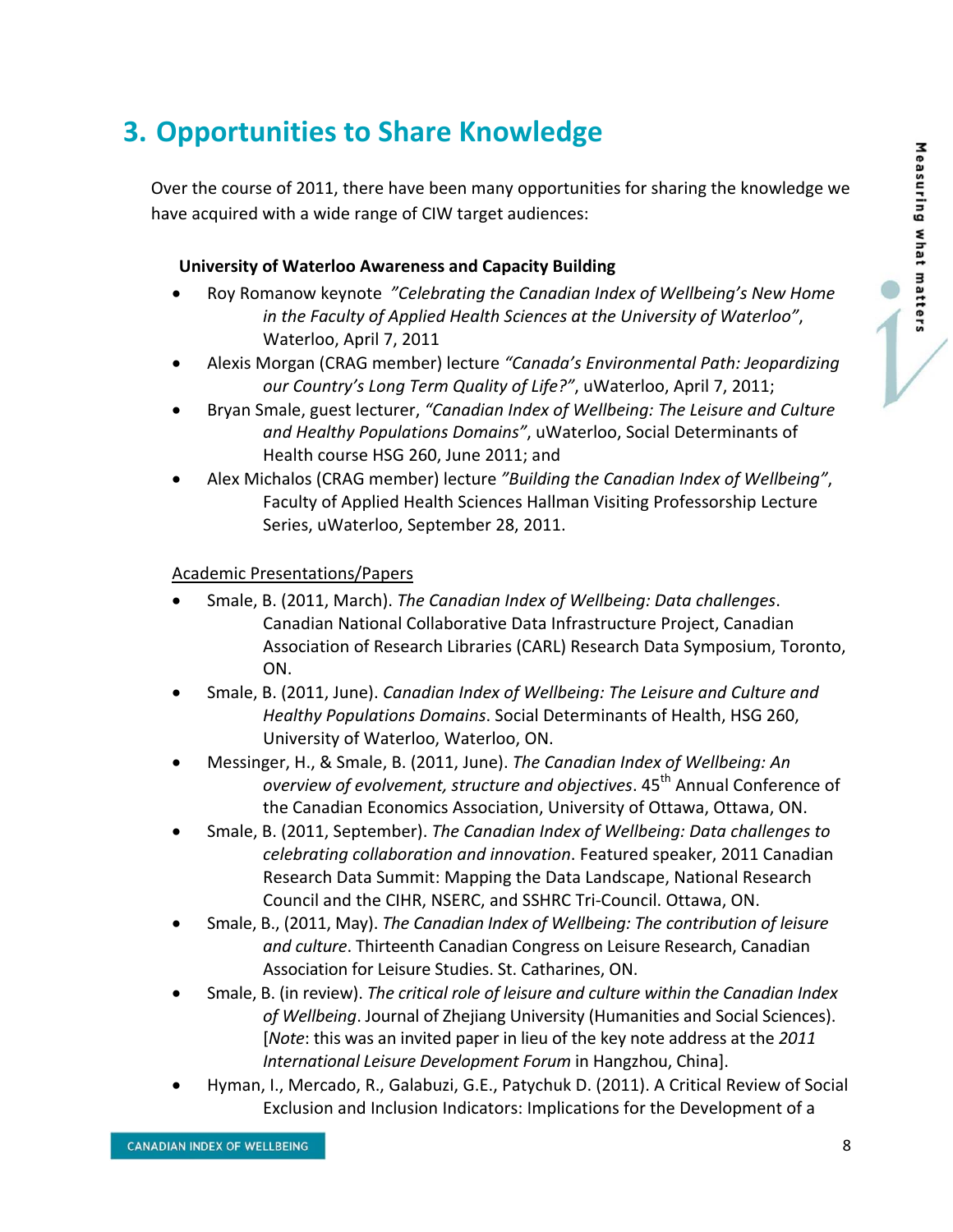Canadian Framework. In *Social Statistics, Poverty and Social Exclusion: Perspectives from Quebec, Canada and Abroad*. Les Presses de l'Université de Montréal. Montreal.

 Muhajarine, N., R. Labonte, and B. Winquist. (in review). Healthy Populations in Canada. *Canadian Journal of Public Health*.

#### **Government Awareness and Relationship Building**

- His Excellency, The Right Honourable David Johnston, mentions CIW in speech posted on GG website, and makes a 3 minute taped message for CIW event celebrating the CIW at uWaterloo, April 7, 2011;
- CIW presentation by Alexis Morgan (CRAG Member) to the Simcoe County Council, organised by the Resilience Collaborative to coincide with the CIW Environment Domain report release, April 8, 2011;
- Ms. Sylvie Michaud, Director General, Education, Labour and Income Statistics Branch, Statistics Canada is designated as CIW contact;
- Letters from Roy Romanow to the Honourable John Baird, Minister of Foreign Affairs and the Honourable Jim Flaherty, Minister of Finance, Government of Canada, suggesting Canada should take a leading role (with Australia, New Zealand, Italy, UK, France, US) in supporting Phase 2 of the Stiglitz‐Sen‐ Fitoussi (SSF) Commission, October 4, 2011;
- Op‐ed by Roy Romanow and Monique Bégin, "The real story on Canadian wellbeing", *The Hill Times*, Oct 31, 2011;
- Former Prime Minister Paul Martin requests information on Environment domain for a speech and two interviews in which he mentions the CIW, Toronto, November, 2011;
- Roy Romanow keynote, *Securing the Future of Medicare: A Call to Care*, Canadian Health Coalition, Ottawa, November 30, 2011.

#### **Public Awareness and Education**

- Launch and release of the CIW's First Report, *How are Canadians Really Doing?* in June 2009 with good national media coverage supported by the CIW Network and a new website www.ciw.ca;
- Roy Romanow keynote, *Accelerating the Third Revolution in Public Health Care*, Association of Ontario Health Centres International Conference, Toronto, June 10, 2011;
- Malcolm Shookner (CRAG member), CIW presentation to event at Lakehead University (Orillia campus) called *Re‐Searching Wellbeing: Finding a New Place to Start Policy*, organised by the Resilience Collaborative to coincide with the CIW Composite Index report release, from Toronto via video feed, October 20, 2011;
- Roy Romanow keynote, *Beyond GDP: How Canadians are Really Doing*, Royal University Hospital Foundation, Saskatoon, October 26, 2011;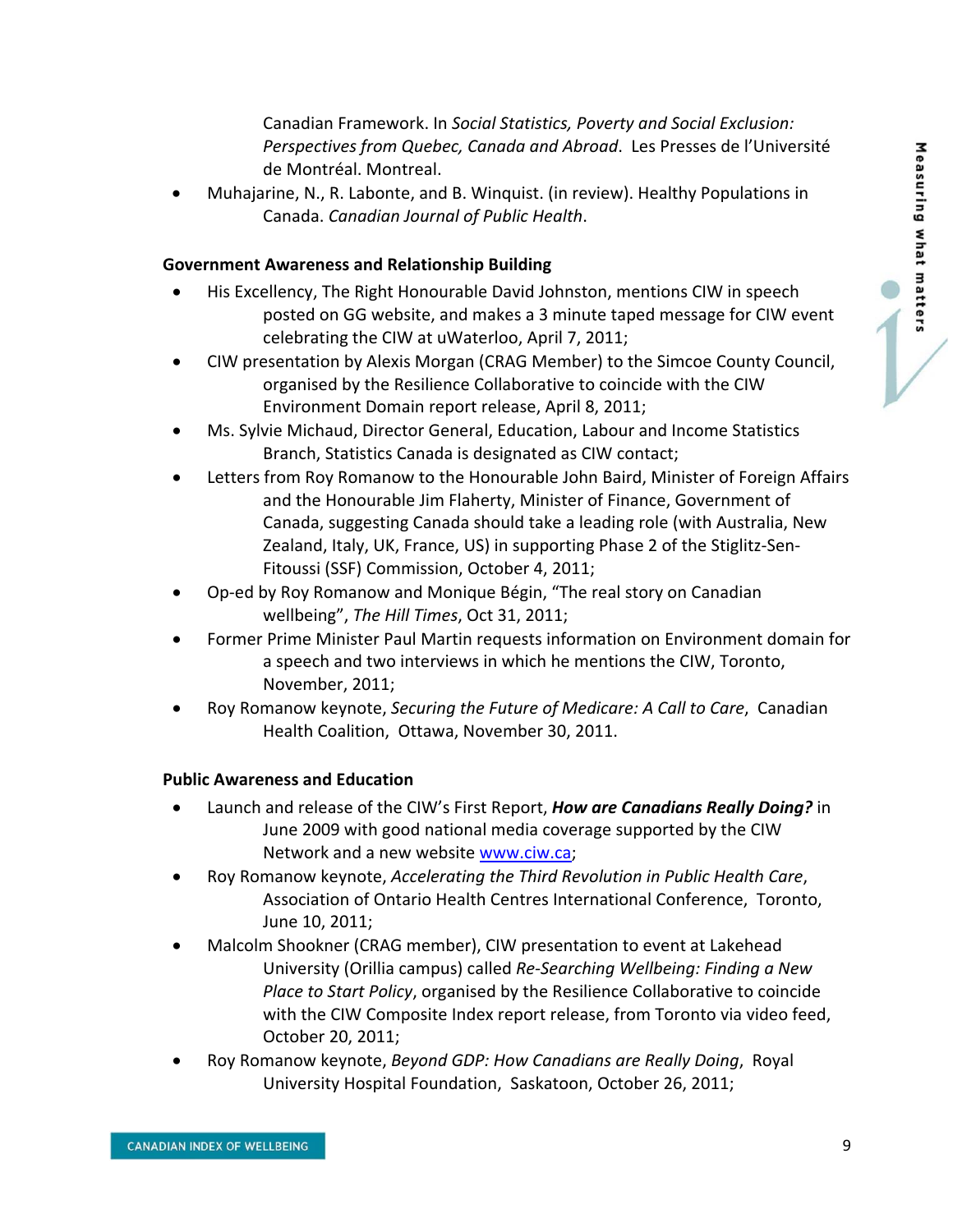- Bryan Smale blog, *In difficult times, we still need to protect our cultural identity*. Vital Signs, Community Foundations of Canada. Published online and available at: http://canadasvitalsigns.wordpress.com/2011/10/17/in-difficult-times-westill‐need‐to‐protect‐our‐cultural‐identity‐ciw‐director/
- Bryan Smale blog, *During tough economic times, our leisure is even more important*. Leisure Information Network. Published online and available at: http://www.lin.ca/2011/12/during‐tough‐economic‐times‐our‐leisure.html
- Mark Anielski presentation entitled "Measuring returns to wellbeing" at National Recreation Summit in Lake Louise, October2011; and
- Simon Langlois, Université Laval blog on Wellbeing, November 2011.

### **International Awareness and Mentorship**

- Australia: Establishing an Australian National Development Index: What Kind of Australia do we want? Business prospectus mentioning CIW along with other global initiatives.
- Germany: Measuring progress and well‐being: Achievements and challenges of a new global movement. Report authored by Christian Kroll (London School of Economics) and published on October 7, 2011 by the Friedrich Ebert Foundation, Germany to inform the German parliamentary commission on measuring well‐being.
- OECD: Wikiprogress blog, *The real story on wellbeing: A Canadian example*, October 26, 2011.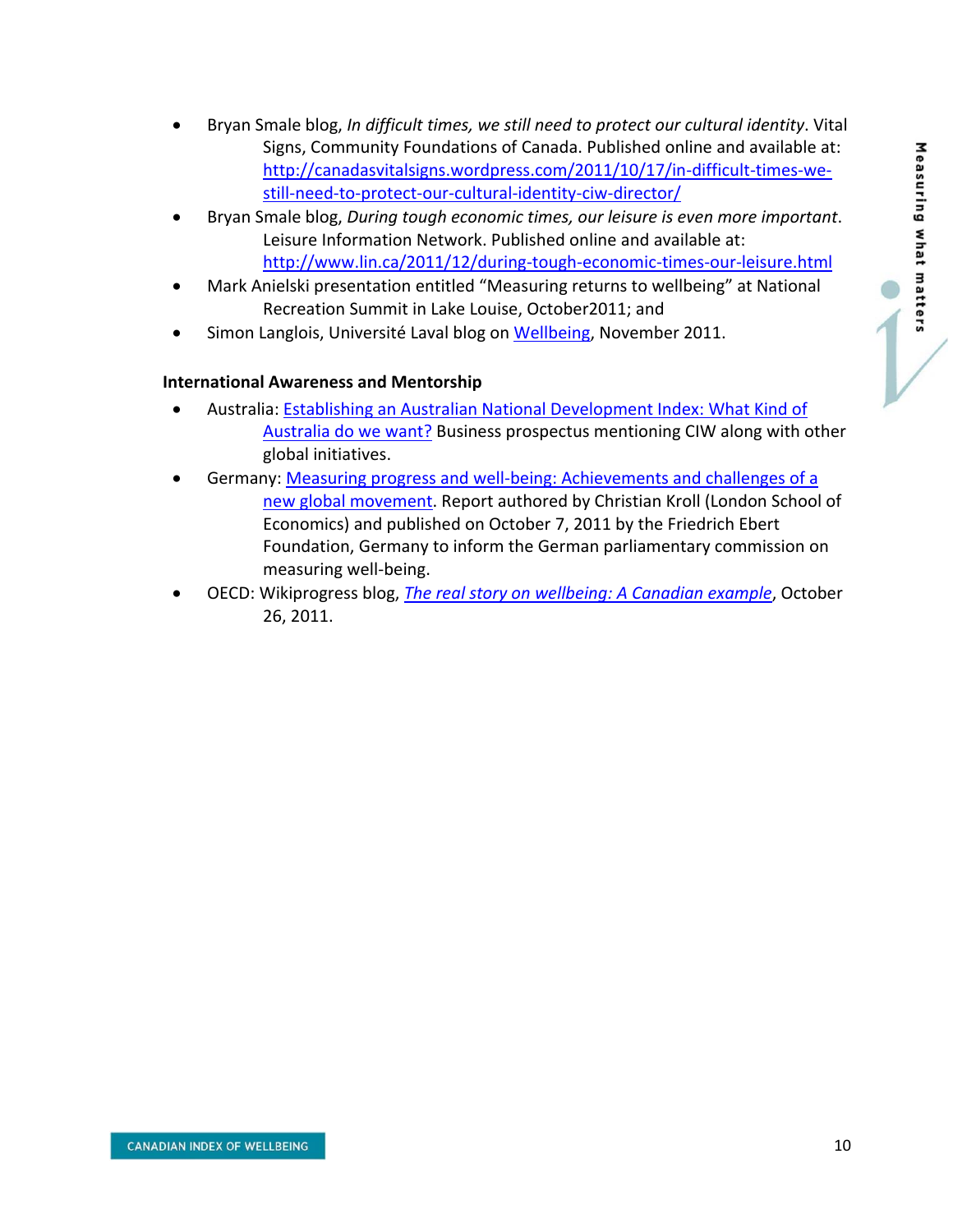## **4. Summary of Project Plans for 2012**

With the release of the first composite index, the CIW can turn its attention to reporting regularly on a full array of wellbeing indicators, and to extending its research capacity, building usership, and promoting policy application. The CIW is therefore structured into two interconnected pillars: (1) **research**, and (2) **communications**/**knowledge mobilisation**.

In 2012, **Research** will focus on disaggregating the CIW data to the provincial level, mapping regional variability, and updating the CIW national indicator set to the most current year for which data are available (2010). This year will see the start of a Working Paper series to increase the volume of CIW academic published work and to dig deeper into the inequity of vulnerable sub‐populations. This is an ambitious plan that has lead to the hiring of an Associate Director of Research (Ph.D. level, part time as Senior Research Associate from January to July and full‐time thereafter), and two research assistants (graduate student RAs) each term. Part of the research mandate will be to search for Tri-Council and other projectbased funding, part of the requirement of being at uWaterloo. This funding will supplement the Faculty of AHS fund development plan being managed by Meredith McGinnis.

In addition, the City of Guelph recently approached us, because the consultant the City hired last year to work on their Community Wellbeing Plan identified the CIW as its organising framework! We have agreed to develop a subjective Community Wellbeing Survey for May/June 2012. While not all of the CIW indicators are relevant to a community‐ based subjective wellbeing survey, the survey will include a few of the national survey questions used in the CIW indicator set so that we can make direct comparisons.

In 2012, **Communications** will focus on ensuring that knowledge generated through research is translated and transferred to the public in an accessible fashion and contributes to dialogue and change through public engagement. For the October 2012 composite index release, the CIW is planning a two‐stage approach. Stage 1 will be the release of an updated to 2010 Composite Index report that provides some analysis on the impact of the recession on Canadian wellbeing. Stage 2 will be another release a week later, with provincial level data. This will result in a double media hit and further visibility in provinces, particularly Québec, where CIW coverage to date has been slim. A preliminary set of interactive maps will be developed on the CIW website for the provincial release. As well, a co-op student (MA level) with expertise in social media will be hired for the summer term, to ensure the CIW builds its online presence in 2012. CIW Advisory Board member, the Honourable Monique Bégin has already indicated her interest in writing for the French audience and several CRAG members have expressed interest in contributing as well.

In 2012, **Knowledge Mobilisation** will focus on first steps in developing a manual that will show community‐based users how to take the CIW framework and use it as a tool to collaborate and share best practices to increase wellbeing for their citizens. We now have renewed interest from Community Foundations of Canada (CFC, Vital Signs) in partnering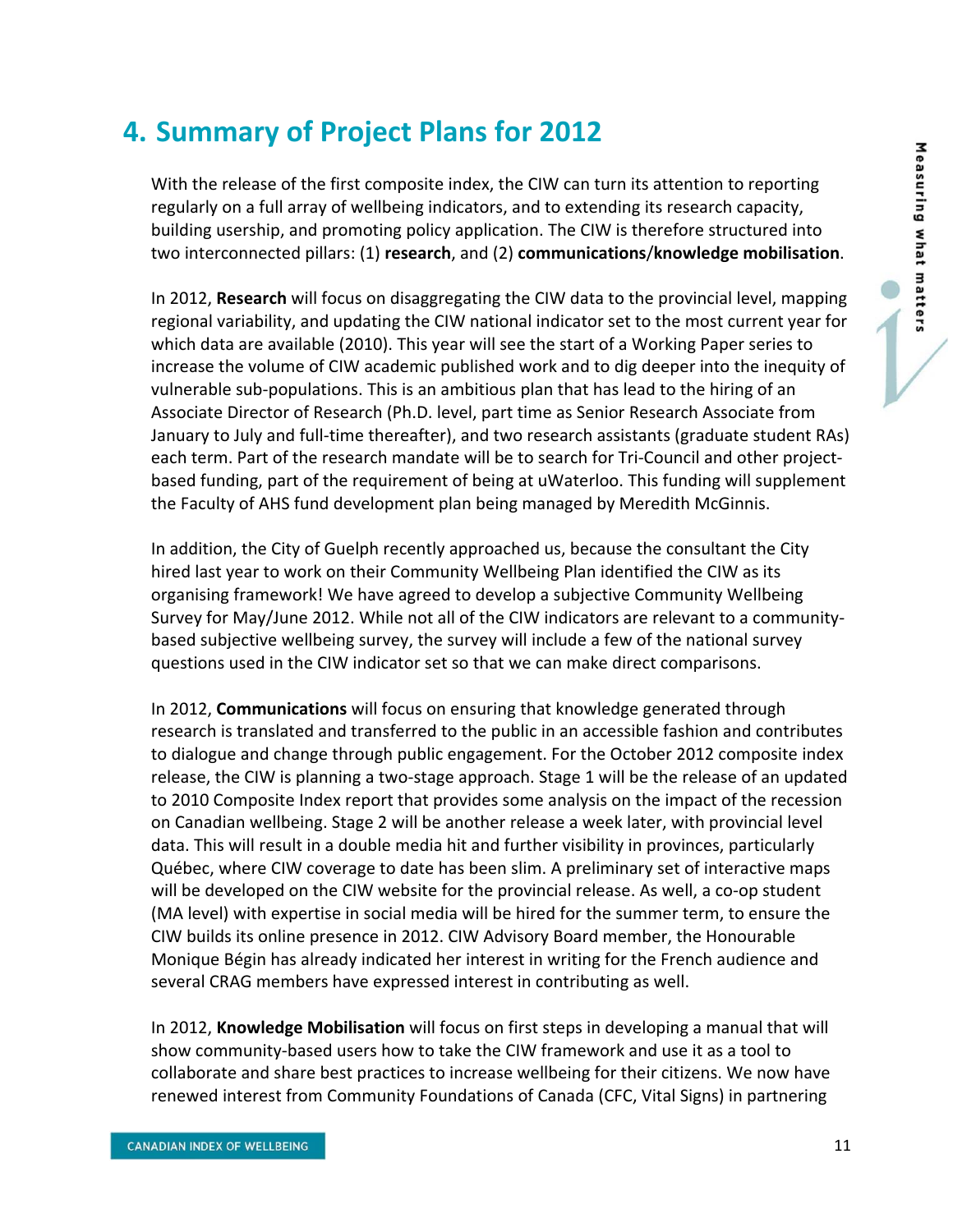with the CIW Canada‐wide. With new CFC CEO Ian Bird at the helm and Governor General David Johnston active as their Patron, the CIW is on the cusp of exciting collaborations. We also will continue to work with a few Community Health Centres (our Barrie/Simcoe pilot, and perhaps a rural CHC). We are convinced that these two key organisations are the best partners to ensure that the CIW gets broad uptake across the country within the next few years. Realistically, the agenda cannot be pushed any faster as disaggregating data to provincial and local levels – and/or identifying and compiling data at these levels – needs to happen first. This is on our research agenda for 2012 and 2013 and may take some work, as some indicators will not be available at the local level, and the CIW will have to explore the use of proxy indicators (e.g., visitation to national parks might be substituted at the local level by data on the use of municipal parks and trails). The milestone for 2012 is sitting down with our partners and mapping out a strategy and timeline, and drafting some of the user manual so that it can be completed once local indicators have been determined.

This year, we will also forge ahead with our government relations work to increase awareness among MPs. We have had inquiries from both the Liberal and Green Parties since our October 2011 release. CIW staff, in consultation with the CIW Advisory Board, will lay out a strategy for next steps. We are pleased to welcome Lynne Slotek back, part time, as Associate Director of Knowledge Mobilisation, to advance this work.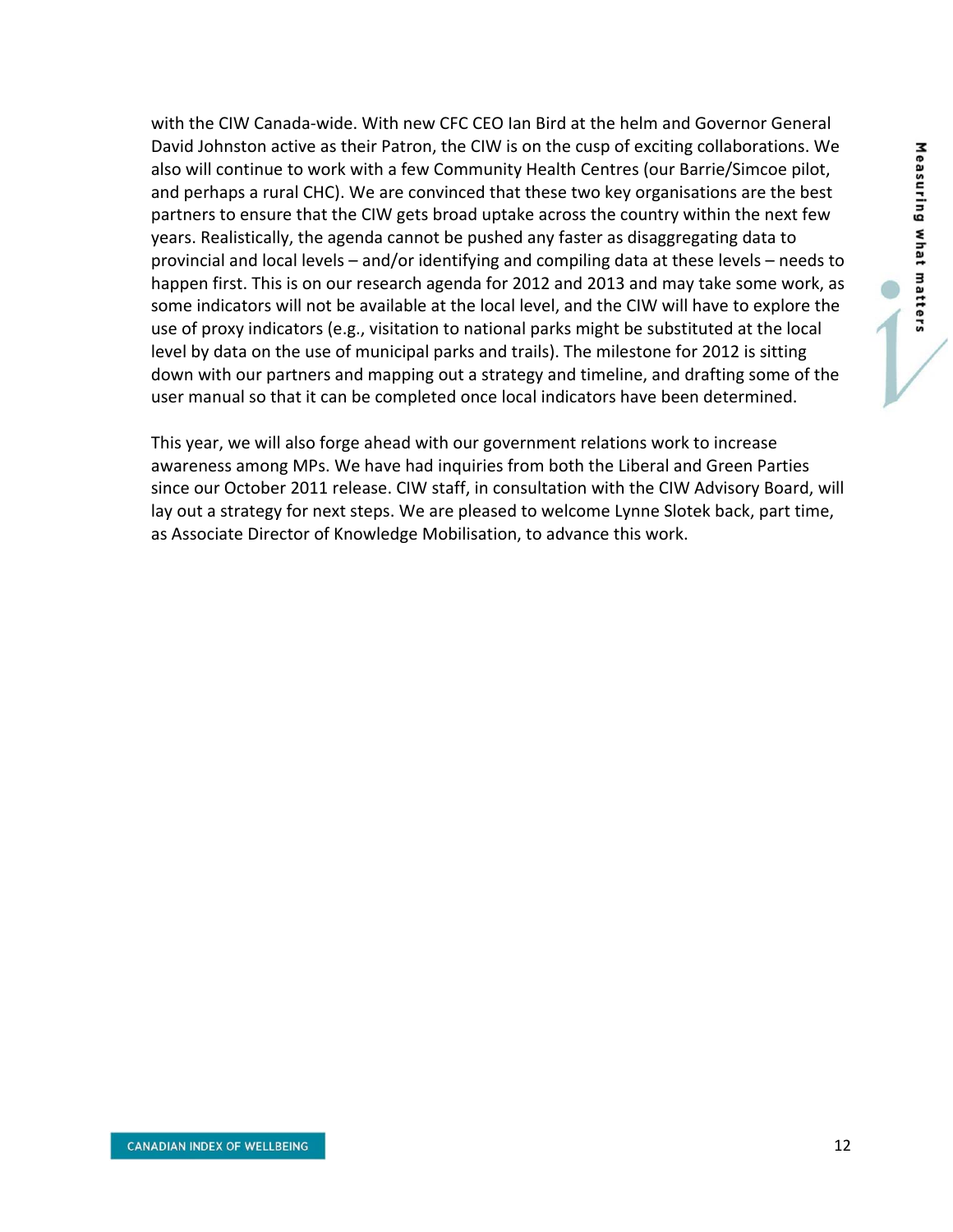## **5. Success Stories**

#### **Usership Success Story**

A small but strong leadership group, called the Resilience Collaborative (RC) led by the Barrie Community Health Centre, the County of Simcoe, the United Way of Simcoe, Lakehead University (Orillia campus), Public Health Unit, an Environmental Network, and a Children and Families Coalition, has broadened to become a community‐based/cross‐ sectoral social, health, and environmental planning group for the area. In 2011, the RC hosted two events, one to coincide with the release of the Environment domain report and the other to coincide with the Composite Index release. In each case, the CIW supported their events by supplying the RC with advance confidential drafts of CIW documents so that this group could prepare a local Environment report, and by arranging to have CRAG members make presentations. On April 8<sup>th</sup>, Alexis Morgan presented CIW Environment findings to the Simcoe County Council. The RC then tabled their local Environment report and recommended policy changes that are currently under consideration. On October 20<sup>th</sup>, to coincide with the CIW Composite Index release, CRAG member Malcolm Shookner (via video feed from Toronto), presented Composite Index findings to an RC organised event at Lakehead University (Orillia campus) called *Re‐Searching Wellbeing: Finding a New Place to Start Policy*. This group has a 2012 agenda that includes webinars, two community research projects involving students, a website, and working with Transition Towns. The CIW will continue to assist this group in whatever way makes most sense. They have turned into incredible ambassadors for the CIW. Whenever we receive requests for ideas on how to use the CIW at the community level, the RC fields these calls. The CIW intends to use the RC as a model for the development of a key component in a user manual.

#### **Public Awareness Success Story**

The CIW Composite Index release was hugely successful in terms of media exposure. As of November 22<sup>nd</sup>, the CIW's reach for 2011 was 33,957,558 through 389 separate news items. The type of coverage has been largely in print media, followed by broadcast, and some online/social networking, including an online *Globe and Mail* forum, handled by CIW CRAG member Marc Lachance, CIW Deputy Chair Monique Bégin, and CIW Project Manager Linda McKessock. Advertising value is estimated at \$1,312,676, which is the amount the CIW would have had to pay if we had advertised in print/broadcast media. The media campaign was very strategic in its development and execution. It required the support of a social justice media expert with connections to journalists that would typically cover this type of "soft" story.

Part of the media success was due to the very well received user-friendly materials created for October 20<sup>th</sup>. The foundation for the CIW Composite Index materials was the externally reviewed methodology paper, The Canadian Index of Wellbeing – Technical Paper: Canadian